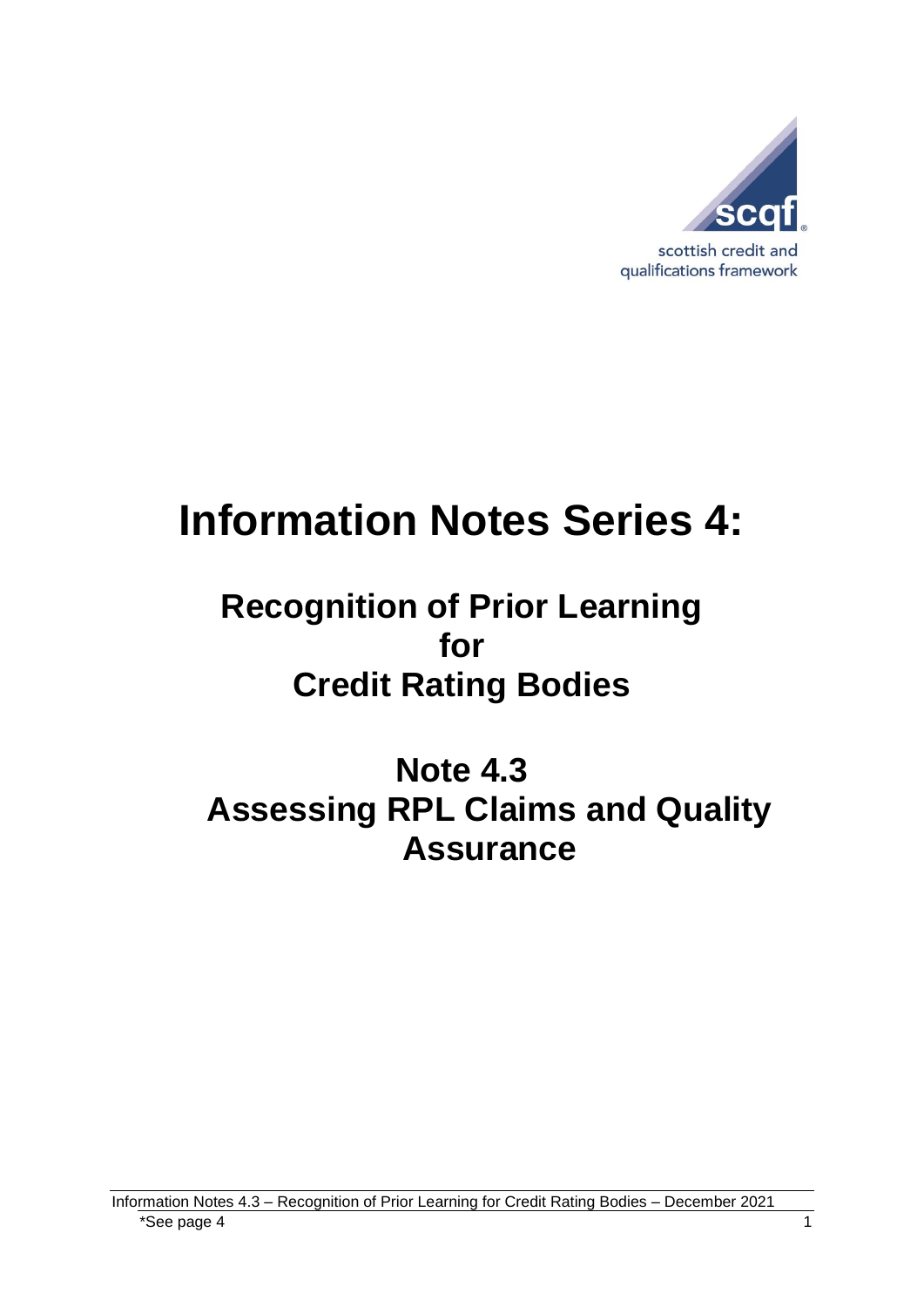# **Information Note 4.3**

### **Recognition of Prior Learning (RPL) for Credit Rating Bodies (CRBs)**

## **Assessing RPL Claims and Quality Assurance**

This information note supplements the principles and guidance within the SCQF Handbook. Other useful resources include the [RPL Toolkit](https://scqf.org.uk/guide-to-rpl/rpl-tool/) which is a quidance tool to signpost learners, and guidance professionals who are supporting a learner through the RPL journey.

**This note is the third note in a series about RPL for CRBs. We have discussed considerations when writing your policy in our first note, support for candidates in our second and now we will discuss the assessment and quality assurance matters surrounding RPL.**



#### **Introduction**

A fair, flexible, transparent and quality assured process for assessing RPL Portfolios will ensure that claims go through a robust process and produce consistent results. The SCQF Level Descriptors\* alongside the learning outcomes of the old to the new programme should always be used when assessing RPL Portfolios for the purposes of awarding credit. This will reassure candidates and employers of the validity of RPL and that the learning outcomes of the new programme have been met.

When RPL is being used as a formative exercise e.g. for confidence building, signposting, the SCQF Level Descriptors should be used as a guide.

When assessing claims for matching job tasks the SCQF Level Descriptors and the job descriptions of each role should always be used. You may find it helpful to use the SCQF Employee Levelling Tool\* which includes a set of contextualised SCQF Level Descriptors specifically for employers.

Here are some points to consider when assessing RPL claims and ensuring robust Quality Assurance systems are in place:

Information Notes 4.3 – Recognition of Prior Learning for Credit Rating Bodies – December 2021  $*$ See page 4 2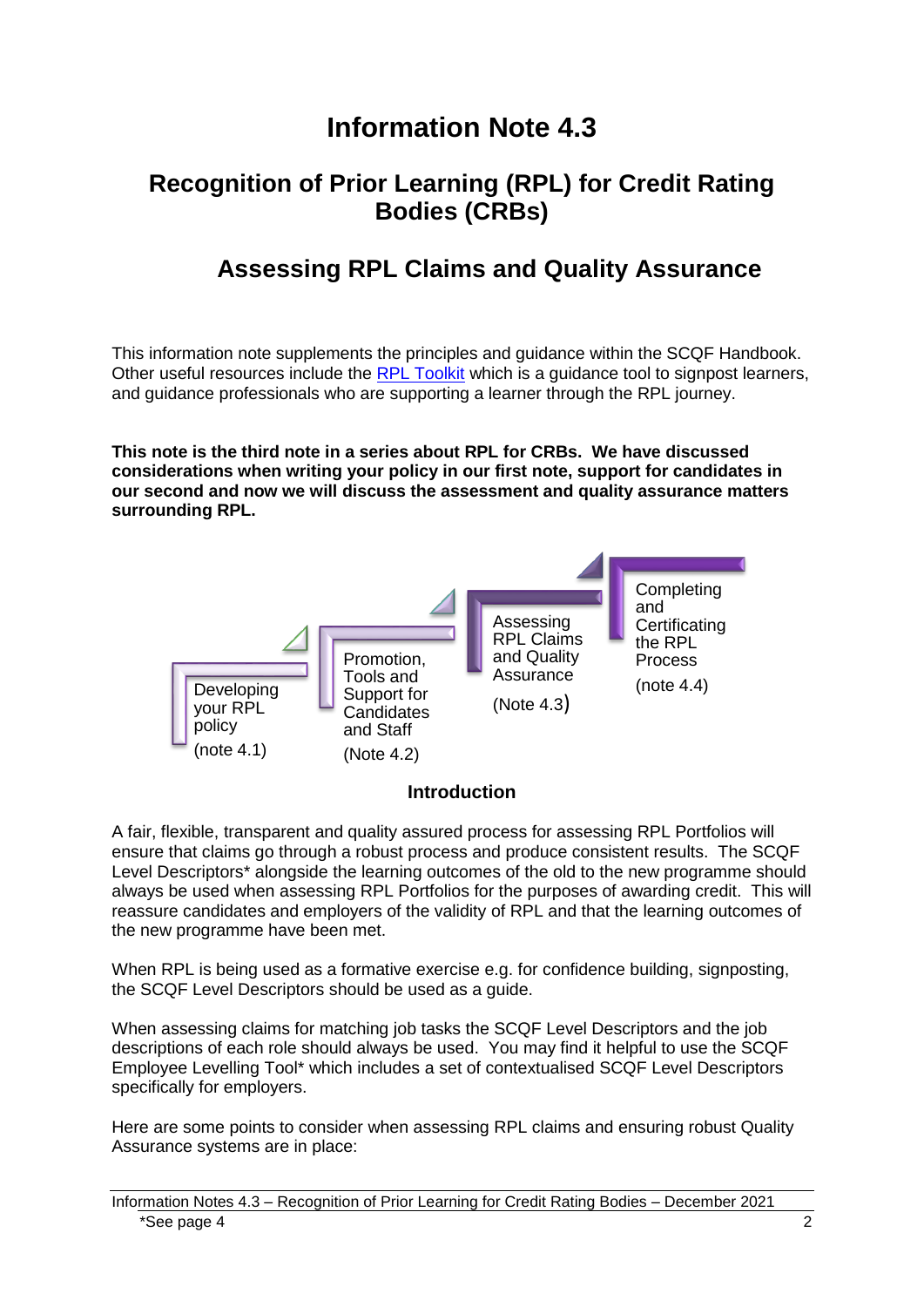

#### **Assessment of Evidence**

Here are some points to consider:

- Format of evidence
	- o Are all claims submitted in the same format regardless of the subject area? Where might there be differences e.g. practical subjects?
	- o Will there be standard paperwork that the candidate completes to present their evidence? This is quite often referred to as a portfolio (see the examples of how to start the reflection process in Annex 1 with candidates)
- Assessment of a claim
	- o Which staff will be involved?
	- $\circ$  What training will be provided?
	- o What guidance will be issued to staff?
	- o What time will be allocated to the process?
- Acceptability, sufficiency, authenticity, and currency
	- o What level of matching will be required to meet the learning outcomes or job description?
	- $\circ$  What will be considered as current in terms of evidence? Could this be different for different subject areas?
	- o How will the authenticity of the evidence submitted by a candidate be checked?
- What could be included in a Portfolio
	- The type of evidence asked for should be flexible enough to accommodate all candidates and their learning abilities. You might want to think about alternative Portfolio formats that will produce the same results should they be requested

| <b>Assessment of Evidence</b><br>within the Portfolio | • Format of portfolio<br>• Assessment process<br>• Acceptability, sufficiency, authenticity and<br>currency<br>• Methods of assessment |  |
|-------------------------------------------------------|----------------------------------------------------------------------------------------------------------------------------------------|--|
|                                                       |                                                                                                                                        |  |

Here is a short list of types of evidence that could be submitted as part of a portfolio: written assignment; assessment on demand; references; witness testimony; video diaries; observation; reflective logs; authenticated examples of previous work; presentations……..be creative - the most important thing to remember is that it achieves consistent, fair and reliable results.

- $\circ$  Consider the standard assessment methods for the area being assessed and try to reflect these in what you ask for in the portfolio
- Possible Outcomes of an RPL claim
	- $\circ$  The possible decisions successful or unsuccessful? Re-submit in full or in part?
	- o When and how will the decision be communicated to the candidate?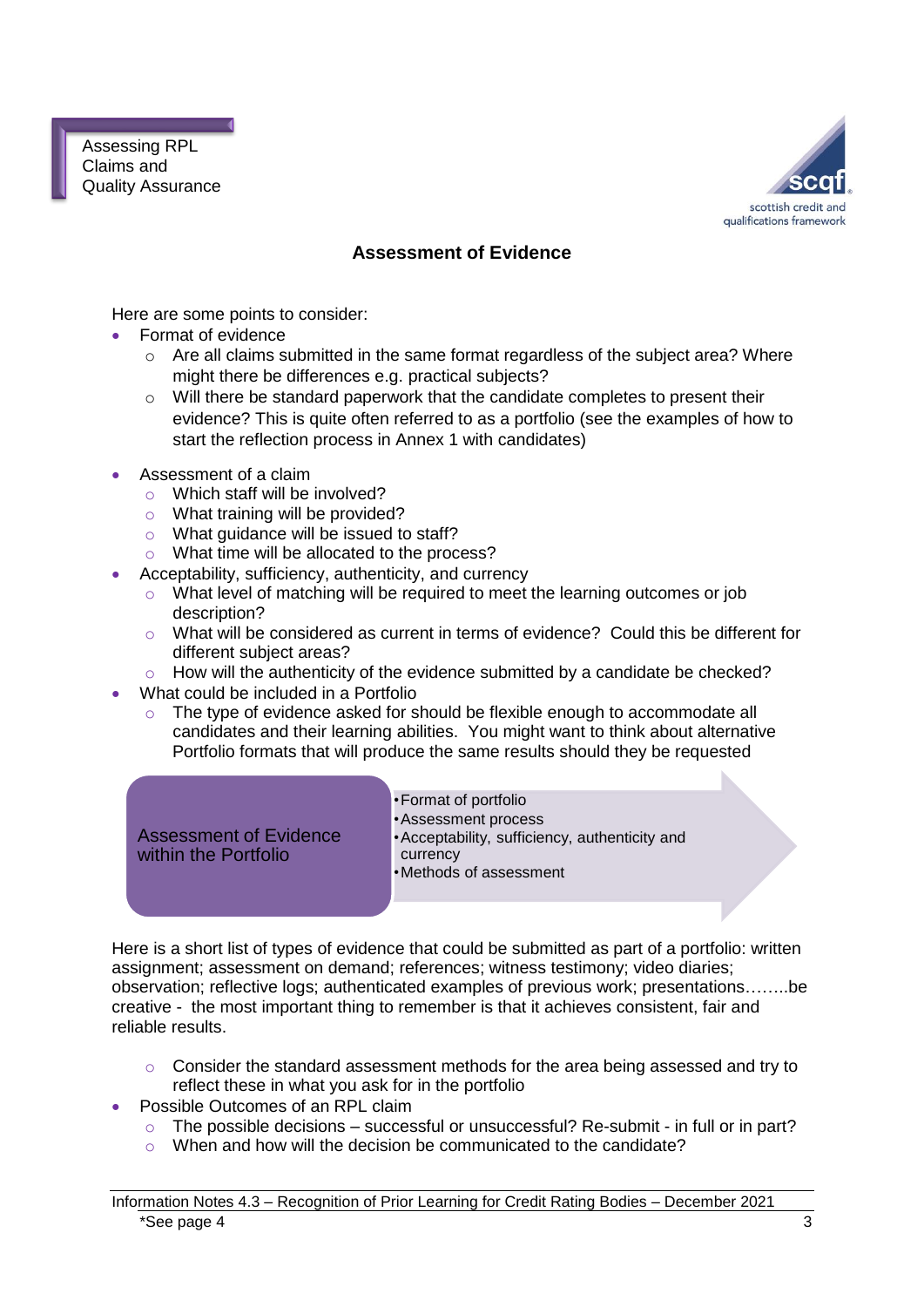#### **Quality Assurance**

Here are some points to consider:

- Moderation or verification of the portfolio for internal quality assurance processes
	- $\circ$  Moderation or verification should wherever possible follow the usual quality assurance processes set by the organisation to ensure that assessment has been fair and reliable
- **External quality assurance** 
	- o Claims for RPL should be subject to, again wherever possible, the usual quality assurance processes used if the learner was sitting the standard assessment
	- o You may consider having all Portfolios reviewed by an independent person to add an extra layer of quality assurance?

| <b>Quality Assurance of RPL</b><br><b>Claims</b> | • Moderation or verification for internal quality<br>assurance processes<br><b>External quality assurance processes</b> |  |
|--------------------------------------------------|-------------------------------------------------------------------------------------------------------------------------|--|
|                                                  |                                                                                                                         |  |

**\*The SCQF Level Descriptors can be found [here](https://scqf.org.uk/media/ta4l1whk/scqf-level-descriptors-web-july-2019.pdf) \*The Employer Levelling Tool can be found [here](https://scqf.org.uk/media/kzdf4tza/employer-levelling-tool-web-mar-2017.pdf)**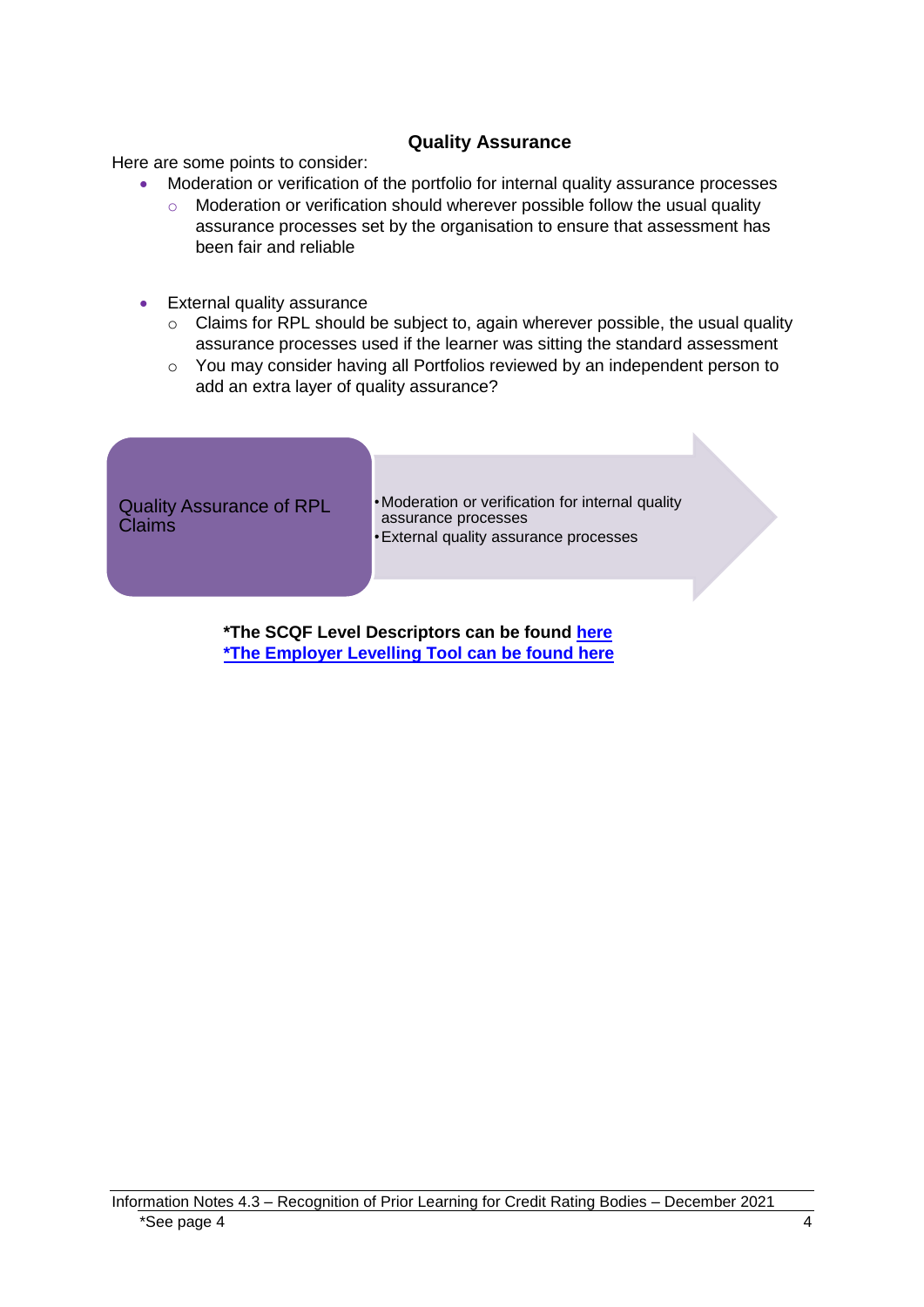#### **Annex 1**





Think of a particular experience which you think helped you learn something and ask yourself the questions in the cycle, starting with 'What happened?'. When you have done this, complete the Reflective Exercise, thinking of responses to each of the questions on the sheet.